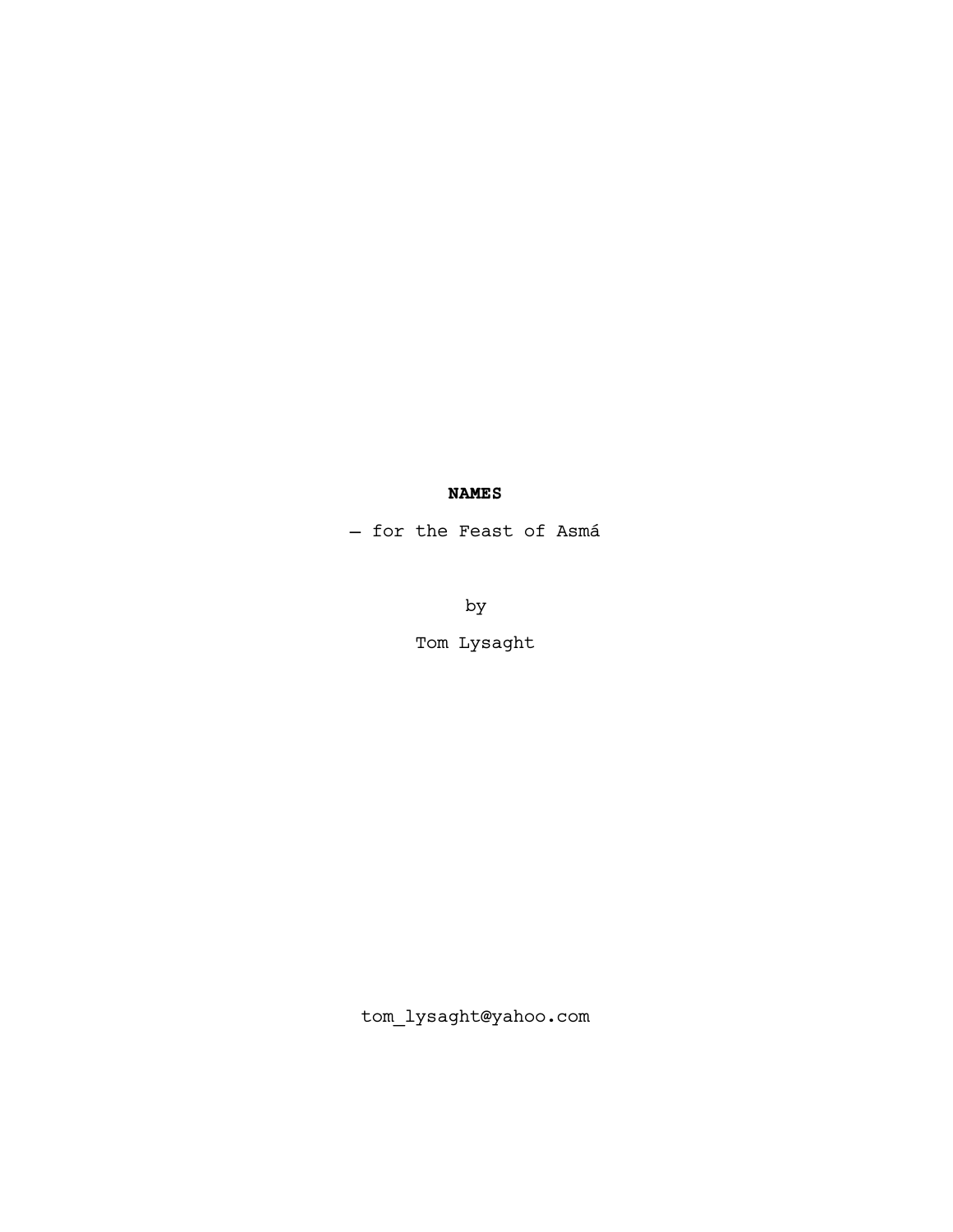### **ASMÁ'** — FEAST OF "NAMES"

August 20th

[Upstage center hangs a large calligraphy image of the Greatest Name. LIGHTS dim. NARRATOR ONE enters to signal start of devotions. LIGHTS RISE on Greatest Name as Christina Quinn's CD "He is the Healer" RISES as opening prayer.]

[CHANTED prayer plays for over seven minutes. Just before eight minutes conclude, the volume FADES, so that after the sixth and last intonation of "He is the Healer," the CHANT completely fades to silence. Pause CD player.]

[NARRATOR TWO enters. Both Narrators, flanking the Greatest Name, stand at opposite sides of the stage. They read Bahá'u'lláh's words in a reciprocal exchange.]

### NARRATOR ONE

"Who is there among you, O people, who will renounce the world, and draw nigh unto God, the Lord of all **names**? Where is he to be found who, through the power of My **name** that transcendeth all created things, will cast away the things that men possess, and cling, with all his might, to the things which God, the Knower of the unseen and of the seen, hath bidden him observe?" 1

## (pause)

Say: Would it profit you in the least if, as ye fondly imagine, your **names** were to endure?… Should your **names** fade from every mortal mind, and yet God be well pleased with you, ye will indeed be numbered among the treasures of His **name**, the Most Hidden." 2

### (pause)

"Arise before the nations of the earth, and arm thyself with the power of this Most Great **Name**...

(gestures toward Greatest Name) ... and be not of those who tarry." 3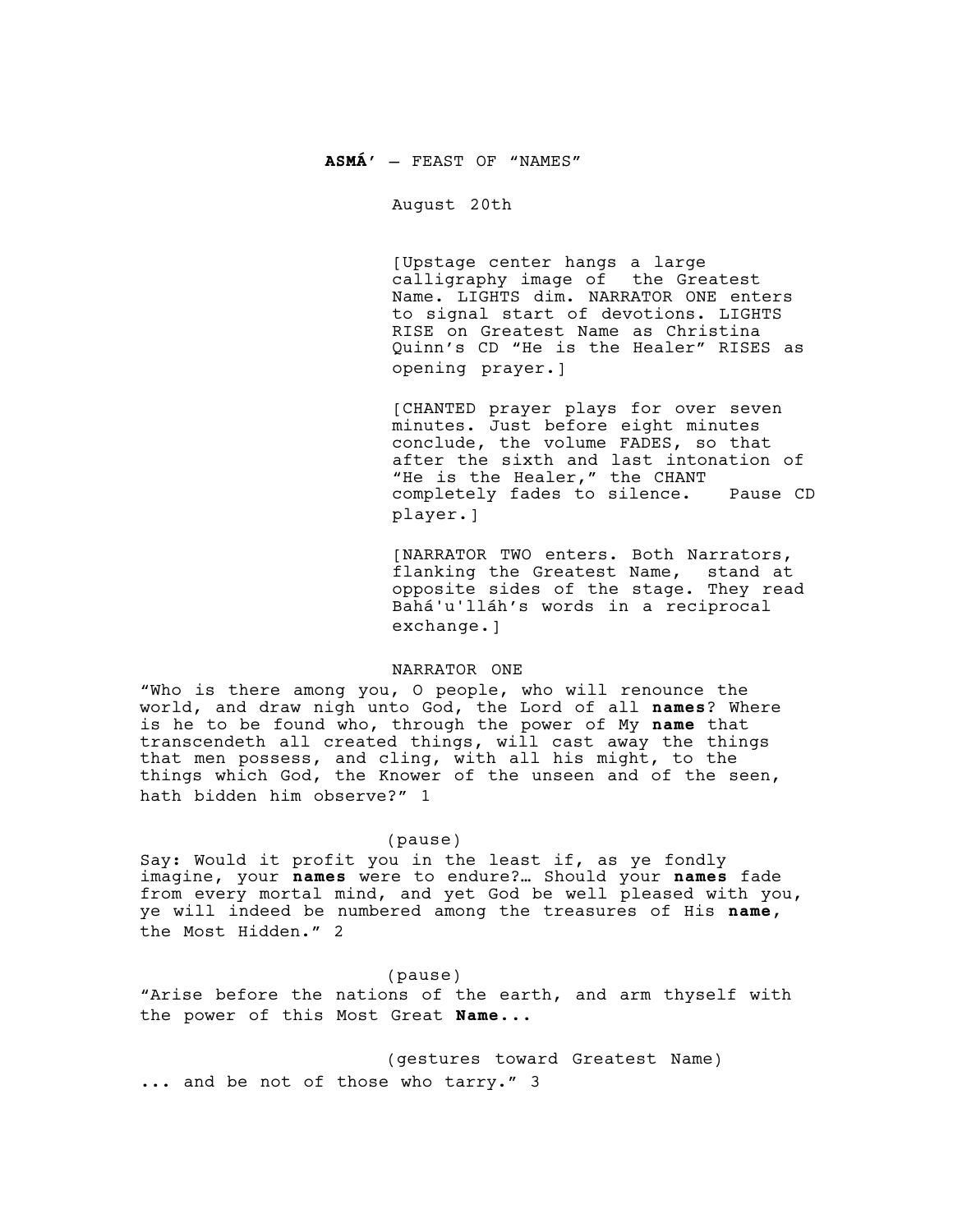## NARRATOR TWO

"People for the most part delight in superstitions. They regard a single drop of the sea of delusion as preferable to an ocean of certitude. By holding fast unto **names** they deprive themselves of the inner reality and by clinging to vain imaginings they are kept back from the Dayspring of heavenly signs."4

### NARRATOR ONE

"Beware lest Thou become occupied with... those who are so enslaved by their lust for leadership that they would not hesitate to destroy themselves in their desire to emblazon their fame and perpetuate their **names**. God hath recorded such souls in the Preserved Tablet as mere worshippers of **names**." 5

#### (pause)

"The remembrance of His **Name**...

(indicates Greatest Name)

...is able to set on fire the hearts of all men, and burn away the veils that intervene between them and His glory." 6

### (pause)

"Tear ye asunder the veils of **names** and cleave ye their kingdom. By My Beauty! He Who is the Monarch of all **names** is come, He

at Whose bidding every single **name** hath, from the beginning that hath no beginning, been created, He Who shall continue to create them as He pleaseth. He, verily, is the All-Powerful, the All-Wise." 7

#### (pause)

"Cling, O ye people of Baha, to the cord of servitude unto God, the True One, for thereby your station shall be made manifest, your **names** written and preserved, your ranks raised and your memory exalted in the Preserved Tablet." 8

### NARRATOR TWO

"I implore Thee, by Thy **name** which Thou hast raised up above every other name, and hast caused to overshadow all that are in heaven and all that are on earth, to cast not away him that hath turned towards Thee..."9

#### (pause)

"Thine is the command at all times, O Thou Who art the Lord of all **names**;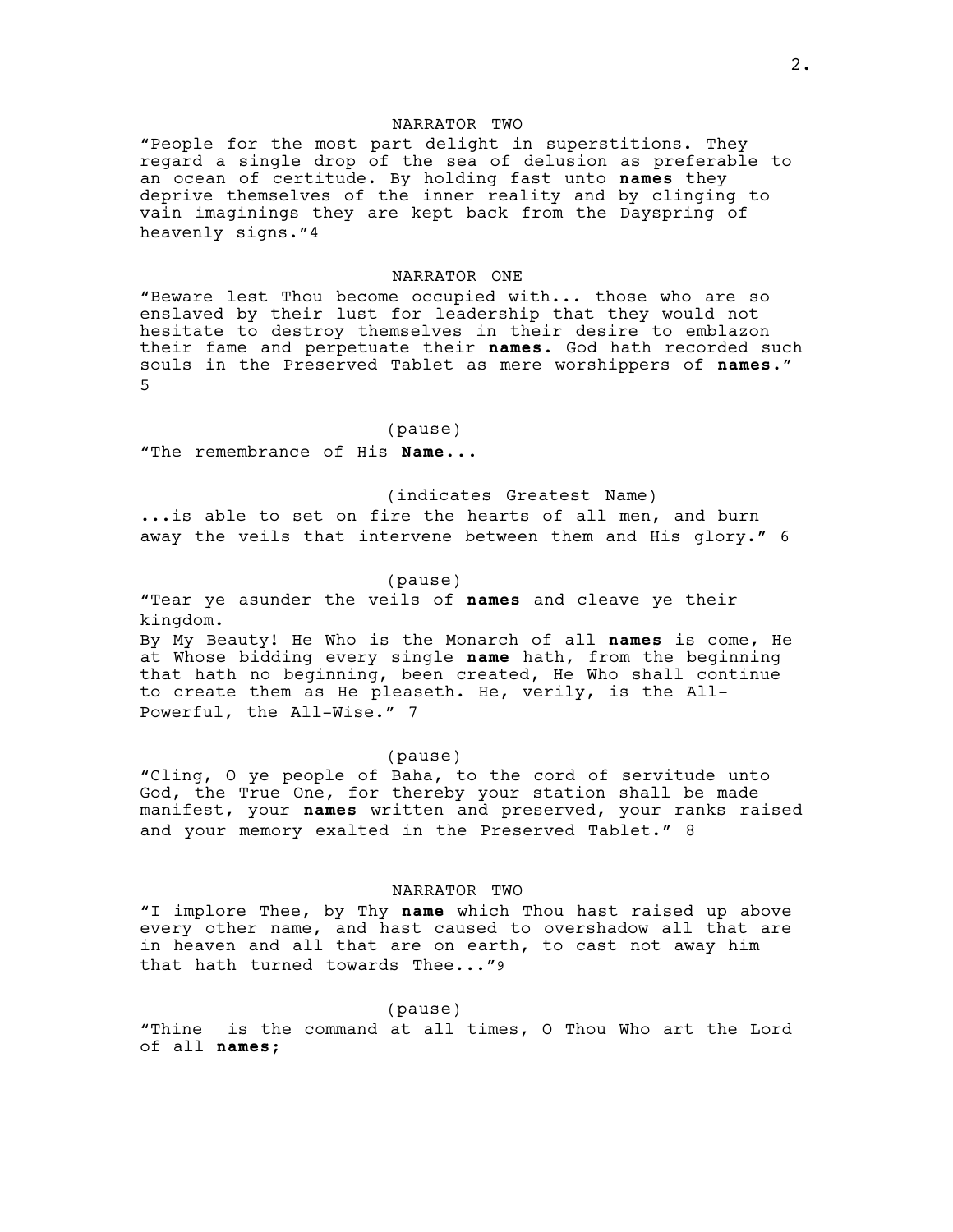and mine is resignation and willing submission to Thy will, O Creator of the heavens!… I testify that Thou hast been sanctified above all attributes and holy above all **names**." 10

#### NARRATOR ONE

"O My **Name**! Hearken thou unto My Voice coming from the direction of My Throne. He wisheth to make mention of thy **name** at all times inasmuch as thou hast proved thyself steadfast in extolling His virtues amongst men." 11

### NARRATOR TWO

"Thy **Name** is my healing, O my Lord…" 12

## NARRATOR ONE

(gesturing at NARRATOR TWO) "This people have passed beyond the narrow straits of **names**, and pitched their tents upon the shores of the sea of renunciation..." 13

#### NARRATOR TWO

"I beseech Thee, O my God, by Thy **Name** which Thou hast made the King of **Names**, by which all who are in heaven and all who are on earth have been enraptured, to enable me to gaze on the Daystar of Thy Beauty, and to supply me with the wine of Thine utterance. Thou seest me, O my God, holding to Thy **Name**, the Most Holy, the Most Luminous, the Most Mighty, the Most Great, the Most Exalted, the Most Glorious, and clinging to the hem of the robe to which have clung all in this world and in the world to come…" 14

#### NARRATOR ONE

"God hath, in truth, inscribed your **names** upon a Tablet wherein are enshrined the hidden secrets of all that hath been. Erelong shall the faithful call to remembrance your exile and all your journeys in His path. He, verily, loveth those who love Him, and is the helper of the sincere." 15

> [PAUSE button of CD player is released<br>and the final four minutes and 50 and the final four minutes and 50 seconds of the "He is the Healer" "He is the Healer" CHANT concludes.]

[Silence.]

### NARRATOR ONE

"In Islám there is a tradition that among the many **names** of God, one was the greatest; however, the identity of this Greatest **Name** was hidden. Bahá'u'lláh has confirmed that the Greatest **Name** is "Bahá".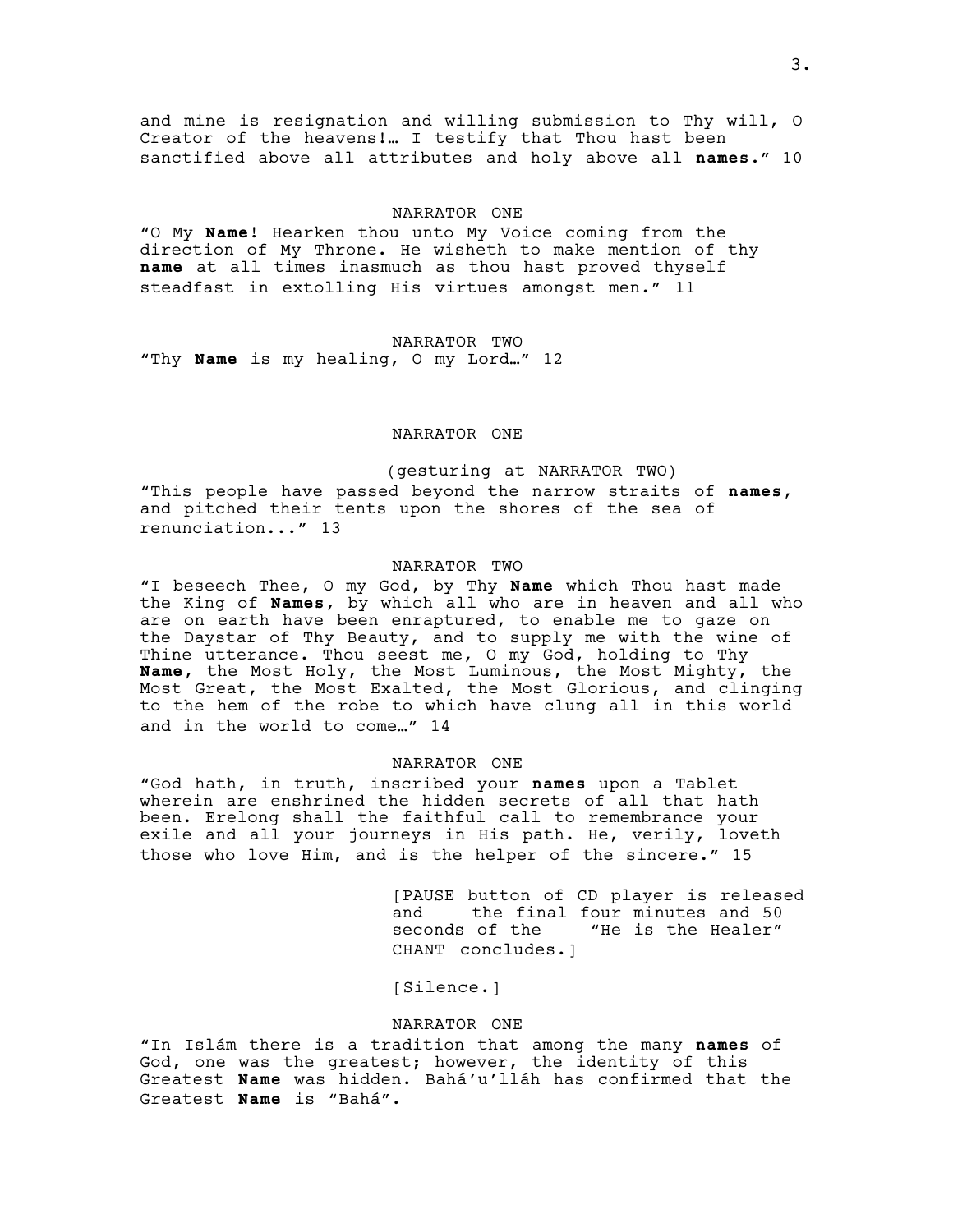(beat) "Alláh-u-Abhá" is an Arabic phrase meaning "God the All-Glorious". It is a form of the Greatest **Name** of God." 16

> [The CHANT "Allah'u'Abha from the *Songs of the Ancient Beauty* CD plays. After one minute, when HUMMING begins, NARRATOR ONE speaks.]

### NARRATOR TWO

### (over HUMMING)

"The Greatest **Name** is the **Name** of Bahá'u'lláh. "Yá Bahá'u'l-Abhá" is an invocation meaning: "O Thou Glory of Glories!". "Alláh-u-Abhá" is a greeting which means: "God the All-Glorious". Both refer to Bahá'u'lláh. By Greatest **Name** is meant that Bahá'u'lláh has appeared in God's Greatest **Name**, in other words, that He is the supreme Manifestation of God." 17

> [CHANTING of "Allah'u'Abha continues and concludes.]

### NARRATOR TWO

"It beseemeth all men, in this Day, to take firm hold on the Most Great **Name**, and to establish the unity of all mankind. There is no place to flee to, no refuge that any one can seek, except Him." 18

### NARRATOR ONE

"It hath been ordained that every believer in God, he Lord of Judgement, shall, each day, having washed his hands and then his Face, seat himself and, turning unto God, repeat "Alláh-u-Abhá" ninety-five times. Such was the decree of the Maker of the Heavens when, with majesty and power, He established Himself upon the thrones of His **Names**." 19

> [The CHANT "Ya-Baha'u'l-Abha" from the *Songs of the Ancient Beauty* CD plays. After two minutes, when HUMMING begins, NARRATOR TWO speaks.]

# NARRATOR TWO

### (over HUMMING)

"The Greatest **Name** should be found upon the lips in the first awakening moment of early dawn. It should be fed upon by constant use in daily invocation, in trouble, under opposition, and should be the last word breathed when the head rests upon the pillow at night.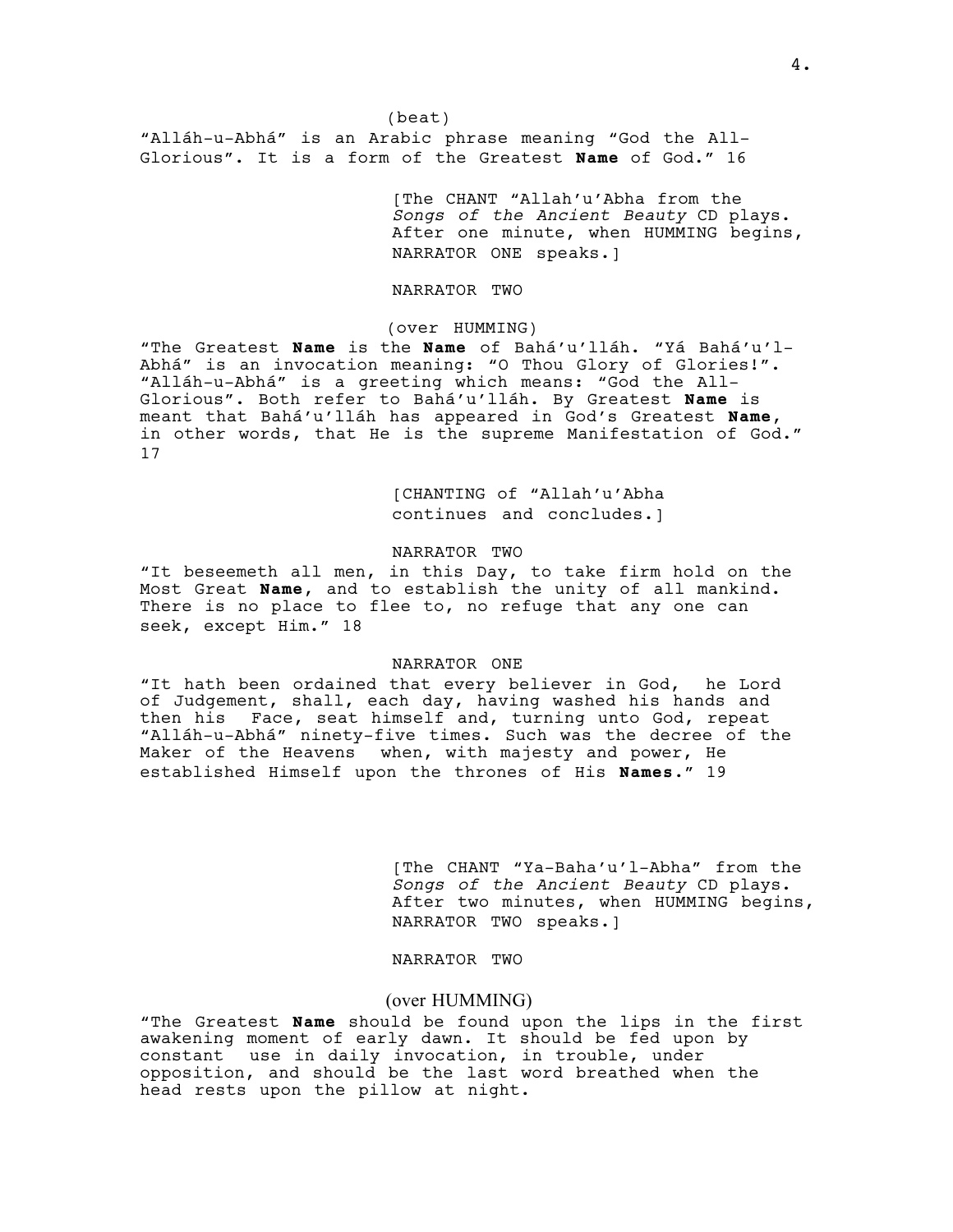It is the **name** of comfort, protection, happiness, illumination, love and unity... The use of the Greatest **Name** and dependence upon it, cause the soul to strip itself of the husks of mortality and to step forth freed, reborn a new creature..." 20

> [As final minute of "Yá Bahá'u'l-Abhá" CHANT continues and concludes, LIGHTS rise brightly on the Greatest Name calligraphy.]

# **END OF DEVOTIONAL PROGRAM**

# SUGGESTED COMPLIMENTARY CHILDREN'S PROGRAM FOR FEAST:

Using Adib Taherzadeh's "Revelation of Baha'u'llah" Vol, III,  $39-43$ , the children's teacher  $-$  via an arts project  $-$  can explain the concepts of "the Kingdom of Names" and the<br>attributes of God. - - Children make banners (strips - Children make banners (strips of cloth) that depict attributes of God that might be assigned to individuals: "So Smart"; ""Such a Good Leader"; "So Generous"; "Trustworthy"; "Kind", etc. —Teacher explains that the attributes of God may be seen as the names of God; that all humans' good qualities come from God. — Children take turns wrapping themselves in strips of cloth, as if boasting of their good qualities. Teacher explains concepts of pride and humility; that humility comes from one's recognition that all good comes from God. — Through prayer, chanting, reading the Writings, or being assisted by a friend to understand, the prideful child releases his/her "shawl' of attributes. By a string, the strips of cloth (showing attributes), are raised above the heads of the children to hang from a Greatest Name.